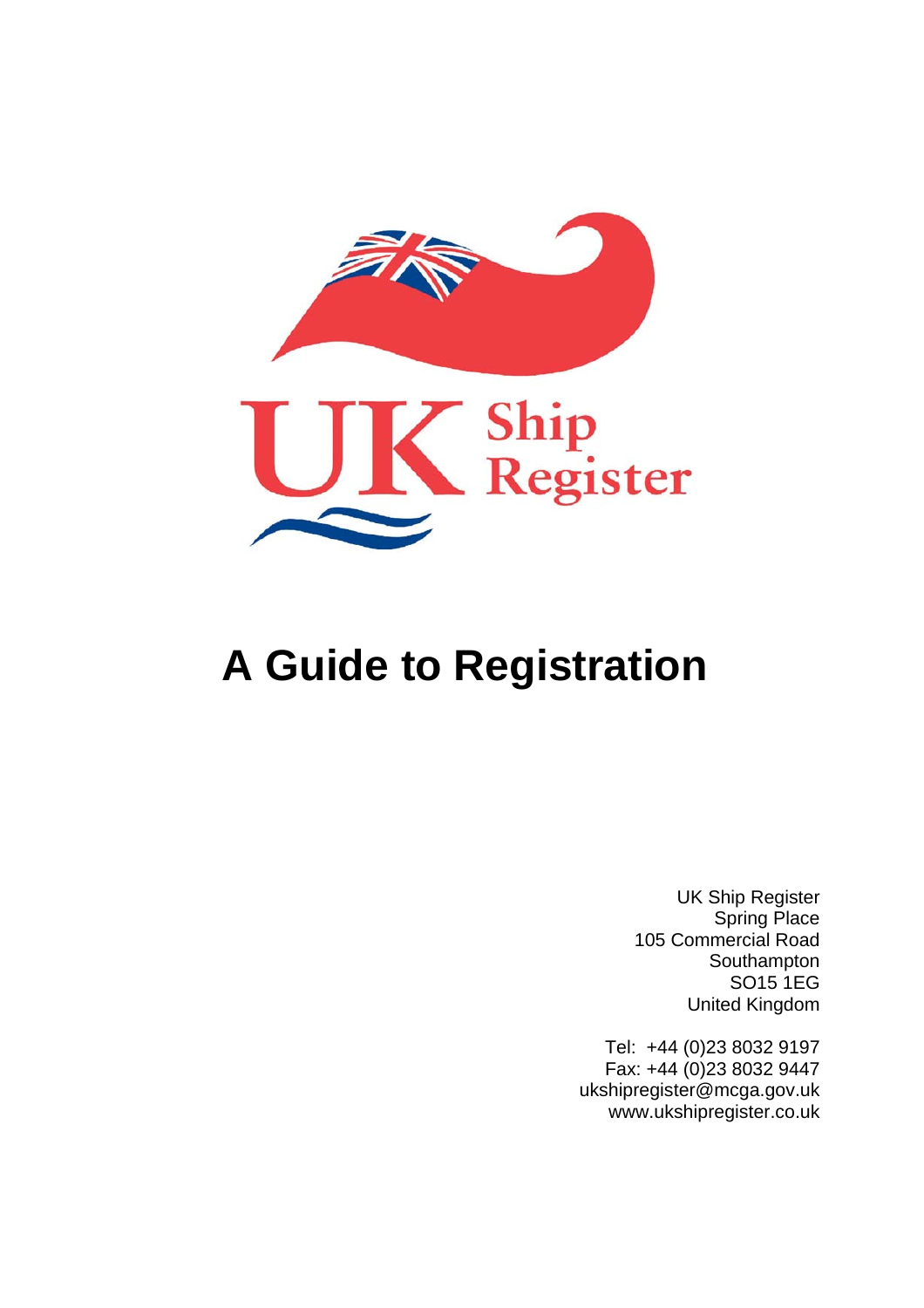## **Contents**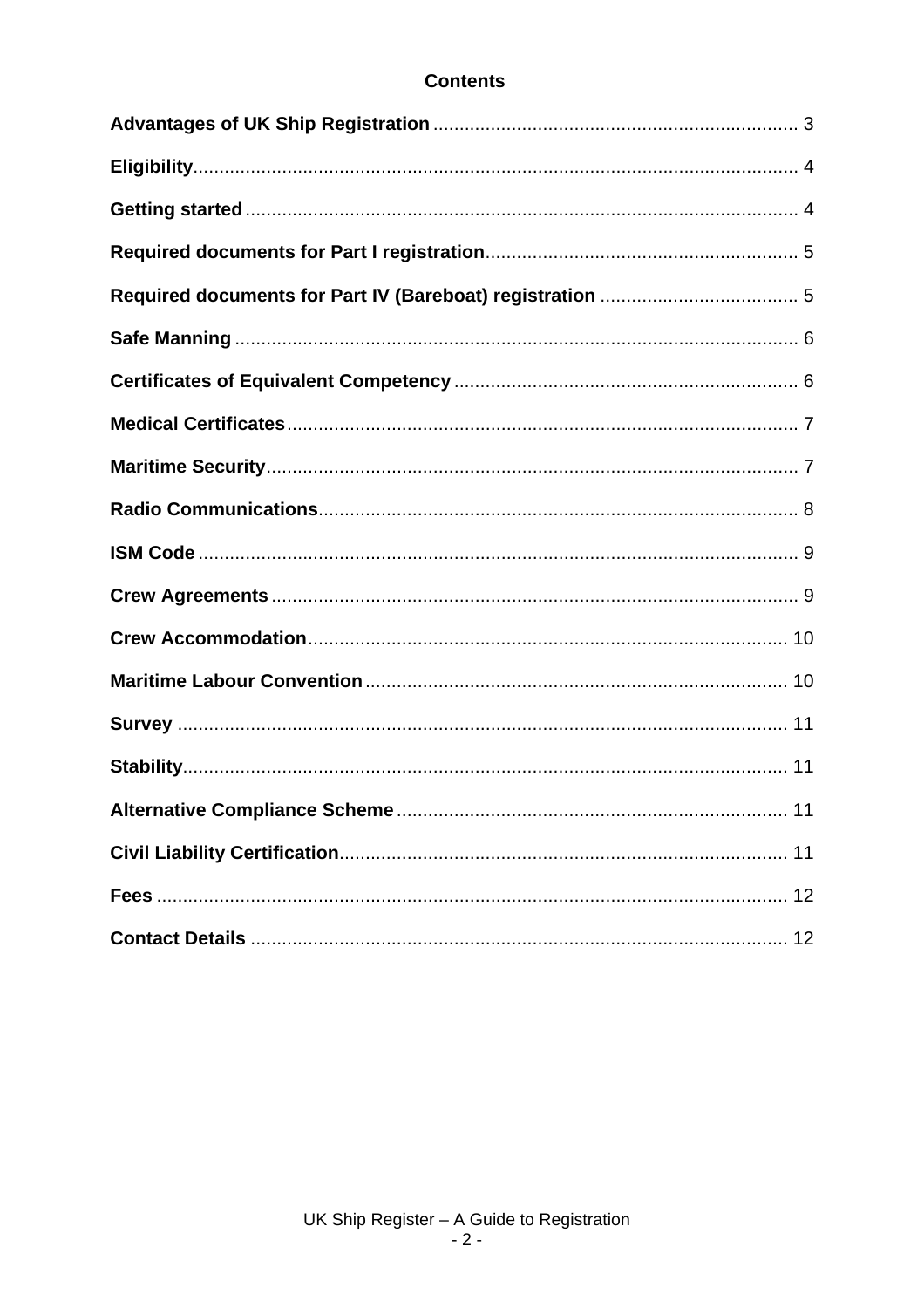# <span id="page-2-0"></span>**Advantages of UK Ship Registration**

- The 'UK Flag' is one of the top performing flags on the Paris MoU and Tokyo MoU 'white lists', we are also US Coastguard Qualship 21 approved.
- Dedicated customer service focused assistance before, throughout and after Registration: A Customer Account Manager (for administration and general policy matters) and Customer Service Manager (for technical matters) are allocated to each company to provide assistance on all matters relating to UK Ship Registration.
- Customer Account Manager' (CAM) and Duty Surveyors provide 24/7 assistance.
- MCA inspects UK ships during the ISM/ISPS/ILO audit thereby complying with flag state obligations with no further disruption or expense to the owner. MCA intends to undertake MLC audit in conjunction with ISM due to common characteristics within the two conventions. This will minimise disruption and expense to owners.
- Registration costs amongst the lowest available with no annual renewal fees. Ship Registration is £124 with a renewal fee of £49 every 2-5 years depending on length of Charter. We accept electronic applications pending receipt of the originals and vice versa.
- **MCA only charge £94 per hour in survey fees and our surveyors can travel using** Marine Airline tickets which are a discounted, cost effective and efficient method for our customers.
- **ISPS** plan approval and verification audits performed at no cost to owners and operators. The UK is the only Flag to provide this facility.
- The UK has met the Paris MoU flag criteria for low risk ships. In addition, we provide high level support to owners in the event of a PSC detention/deficiency challenge where appropriate. A.
- **UK** has minimal nationality restrictions giving companies flexibility in whom they employ provided they have a Certificate of Competency issued by one of the 45 Administrations accepted by the UK.
- MCA supports ship owners request for use of armed guards onboard ships in piracy areas subject to complying with risk assessments and further UK Government guidance.
- Diplomatic protection, consular assistance and Royal Naval Protection (dependent on availability of assets/& nature of the threat).
- Alternative Compliance Scheme (ACS) for eligible vessels, statutory surveys (except ISM, ISPS and ILO) are delegated to Classification societies without a formal appointment.
- Quality Assurance offering certification to ISO 9001 and ISO 14001 standards with audits being taken in harmonisation with ISM: harmonising the audits reduces the costs to ship-owners.
- UK Tonnage Tax Incentive alternative method of calculating corporation tax profits based on ship net tonnage.
- An international reputation for expert advice and guidance with a proactive leading role at IMO, EU and Quality Shipping Committees.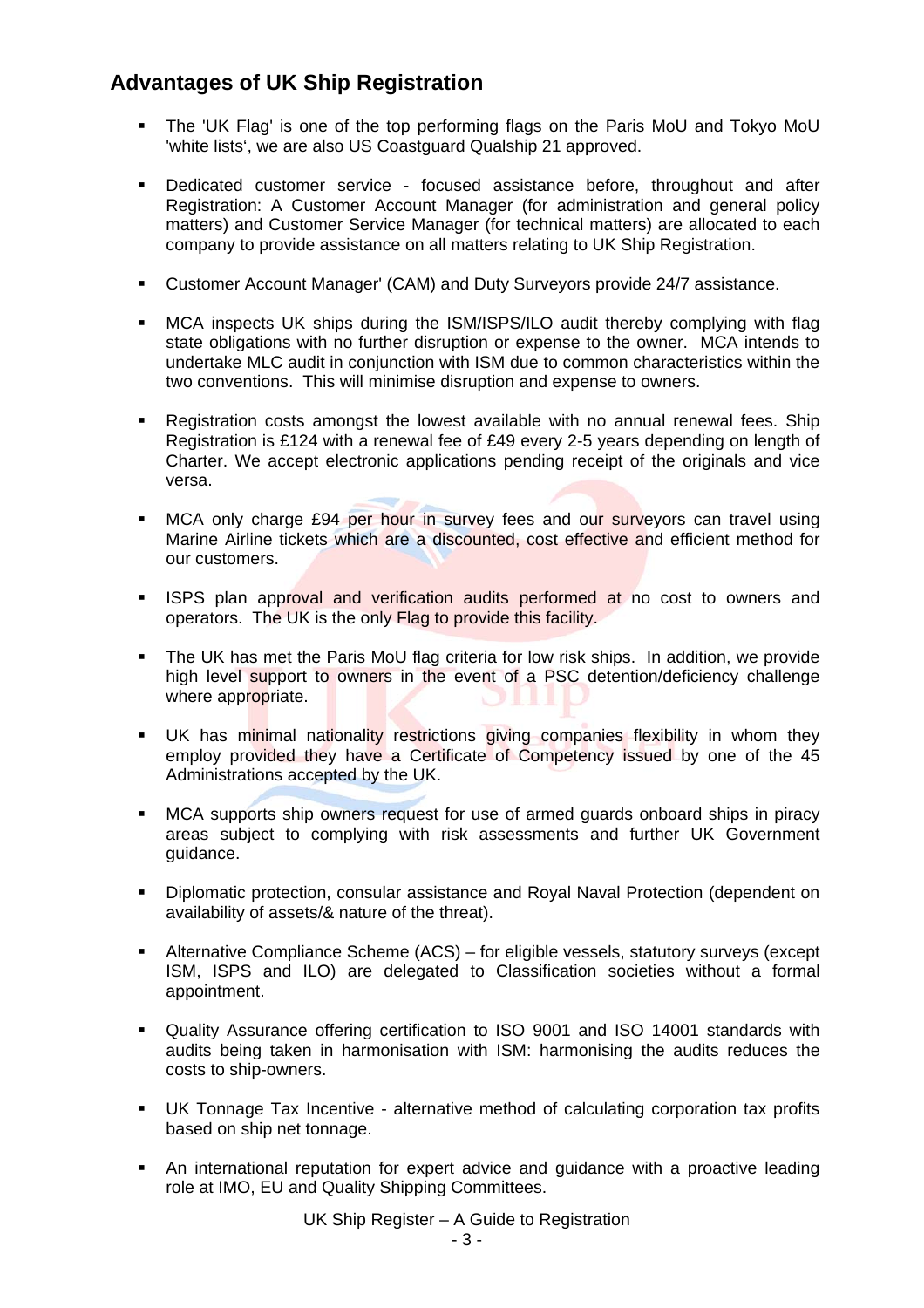#### <span id="page-3-0"></span>**Step by step guide to registration and certification of Merchant Ships joining Parts I and IV of the UK Ship Register**

This guide is designed to help you through the registration process by explaining the procedures and documentation required for ships joining the UK Ship Register.

# **Eligibility**

The following are qualified to be the owners/charterers of ships to be registered on the UK Ship Register:

- a British Citizen;
- a British Dependant Territories Citizen;
- a British Overseas Citizen:
- Companies incorporated in one of the EEA countries;
- Citizens of an EU member state exercising their rights under articles 48 or 52 of the EU Treaty in the UK;
- Companies incorporated in any British overseas possession which have their principal place of business in the UK or those possessions;
- or European Economic Interest Groupings.

When none of the qualified owners are resident in the UK, a representative person must be appointed who may be either:

- an individual resident in the UK
- a Company incorporated in one of the EEA countries with a place of business in the UK

Ship

## **Getting started**

Your first step will be to complete a ship registration pro forma (form MSF 5547), which provides us with the necessary information to check if your ship and owner are eligible for UK registration.

Following a successful check, you will then be assigned a Customer Account Manager (CAM), who will be your dedicated point of contact for administration and general policy matters, and will guide you through the transfer of your ship on to the Register. You will also be assigned a Customer Service Manager (CSM) who will deal with the technical issues regarding the survey and inspection of your ship during the 'flag-in' process. The CAM and CSM will remain your dedicated points of contact whilst your ship remains on the UK Ship Register.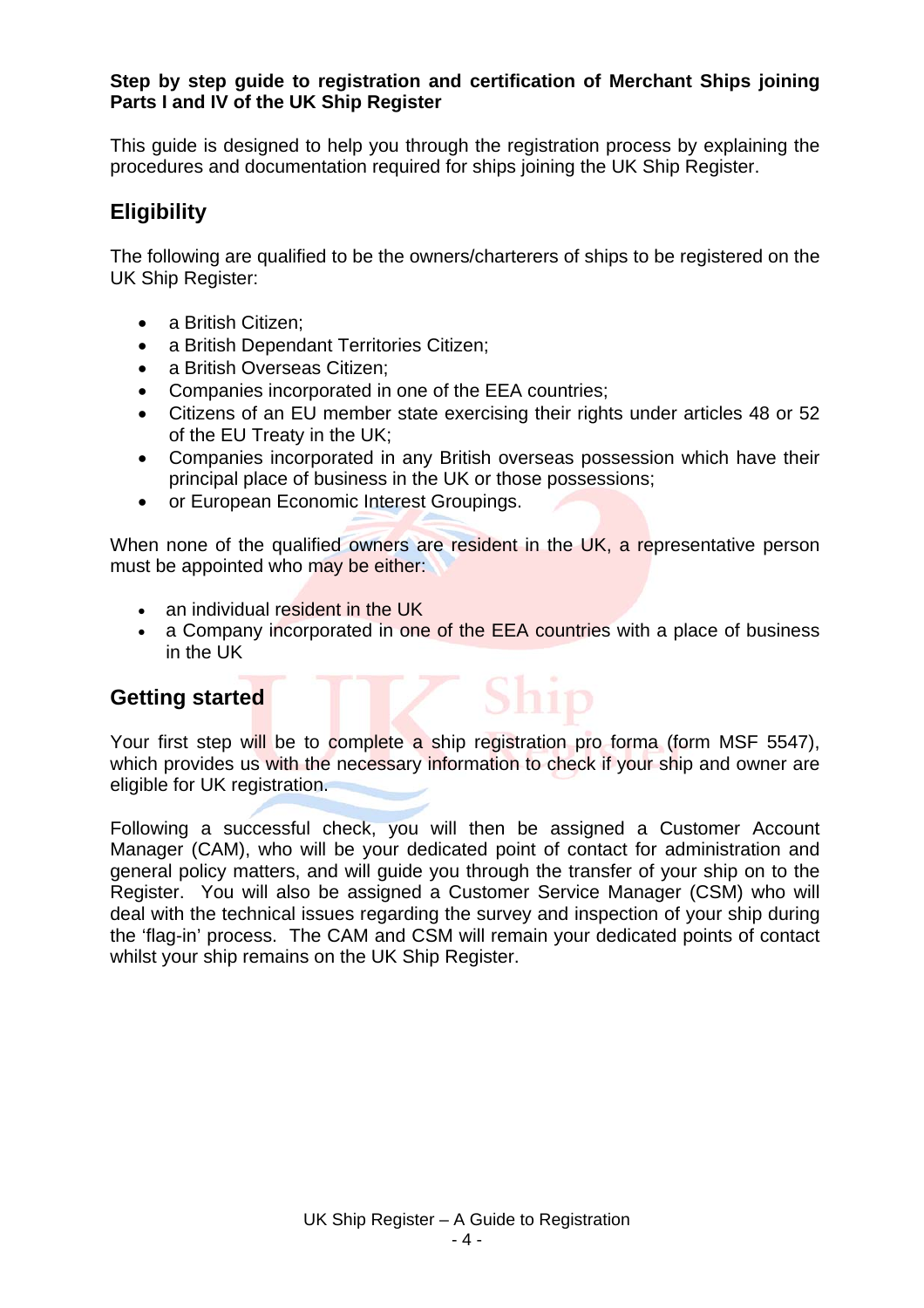# <span id="page-4-0"></span>**Required documents for Part I registration**

The following documents are required for Part I registration and can be obtained from the UK Ship Register website. [www.ukshipregister.co.uk](http://www.ukshipregister.co.uk/)

#### Forms

- Application to Register MSF 4740(A)
- Declaration of Eligibility MSF 4727
- $\bullet$  Bill of Sale MSF 4705

Supporting Documentation

- Copy of Certificate of Incorporation (if owner is a body corporate)
- Certificate of Survey for Tonnage & Measurement
- International Tonnage Certificate (ITC69)
- Builders Certificate (for new builds)
- Deletion certificate/transcript from the current register or a written undertaking to provide one within six weeks
- Copy of the ship's current Continuous Synopsis Record
- Mortgage registration forms (if appropriate)

## **Required documents for Part IV (bareboat charter) registration**

The following documents are required for Part IV registration and can be obtained from the UK Ship Register website. [www.ukshipregister.co.uk](http://www.ukshipregister.co.uk/)

**ALLEY** 

Forms

- Application to Register a bareboat charter ship MSF 4738
- Declaration of Eligibility for a bareboat charter ship MSF 4735

Supporting Documentation

- Copy of Certificate of Incorporation (if charterer is a body corporate)
- Charter party agreement
- Primary registration certificate
- Certificate of Survey for Tonnage & Measurement
- International Tonnage Certificate (ITC69)
- Copy of the ship's current Continuous Synopsis Record

Once the documentation is received, a Carving and Marking Note will be issued to the attending surveyor. Once signed and returned, the Certificate of Registry can be issued.

To speed up the registration process, faxed or electronic documents can be initially accepted with the originals being submitted on conclusion of registration. Please also note that any documents used to support your application for Part I or IV if in a foreign language must be accompanied by a translation which must be certified as correct by a Public Notary.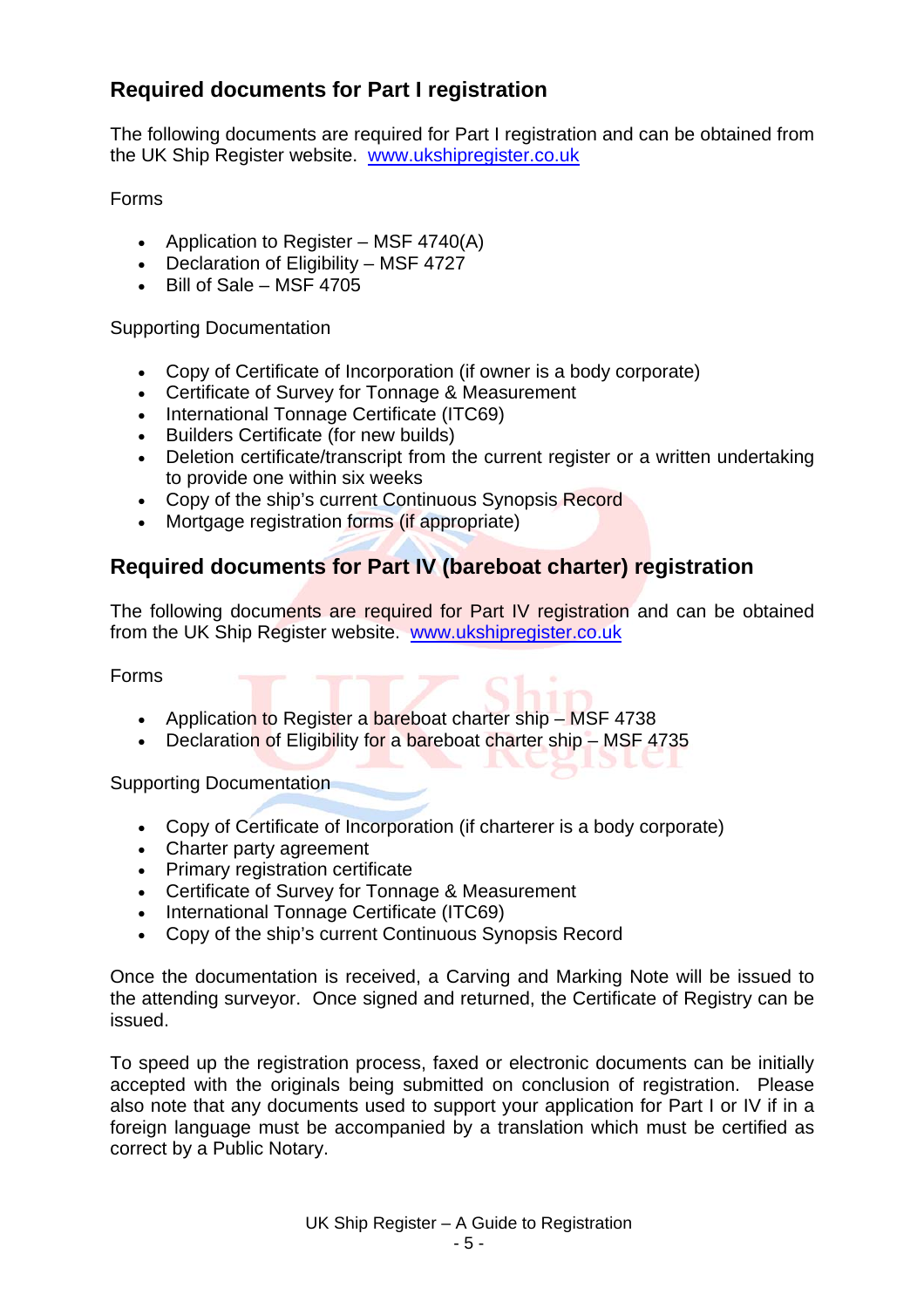<span id="page-5-0"></span>Further to the registration process above, the following requirements need to be actioned before the ship can operate under the UK Ship Register.

## **Safe Manning**

An application for a Safe Manning Document is required for each ship over 500 GT joining the UK Ship Register. The application should be made at the time of applying for registration.

**Form:** MSF 4227 – Application for a Safe Manning Document

**More information:** MSN 1767 - Hours of Work, Safe Manning and Watchkeeping

In addition to this application form, we also need a covering letter containing your telephone, fax and email contact information; details of any sister ships on the UK Ship Register; and confirmation of the date the Safe Manning Document is required. A General Arrangement plan is required unless a sister ship is already on the UK Ship Register.

To confirm manning levels are operationally viable and that working hours and rest periods meet regulations, we also require a typical seven-day voyage plan. Software will be provided for this purpose after the initial assessment of the application. Alternatively, monthly Hours of Rest records for the whole crew can be submitted using MSN 1767 Annex B.

## **Certificates of Equivalent Competency**

In accordance with the International Convention on Standards of Training, Certification and Watchkeeping (STCW), unless the officers onboard a UK registered vessel hold a UK Certificate of Competency (CoC), they will require a Certificate of Equivalent Competency (CEC) issued by the MCA. CECs are available to officers who hold a CoC issued in accordance with the STCW '95 amendment from a country whose standards of competency and training are considered to be equivalent to those of the UK. A full list of countries is available in MGN 221.

Before making an application, please make sure you are familiar with the following documents:

MGN 221 Training and Certification Guidance - Part 19 Certificates of Equivalent Competency MIN 340 Certificates of Equivalent Competency - Amendment of **Procedures**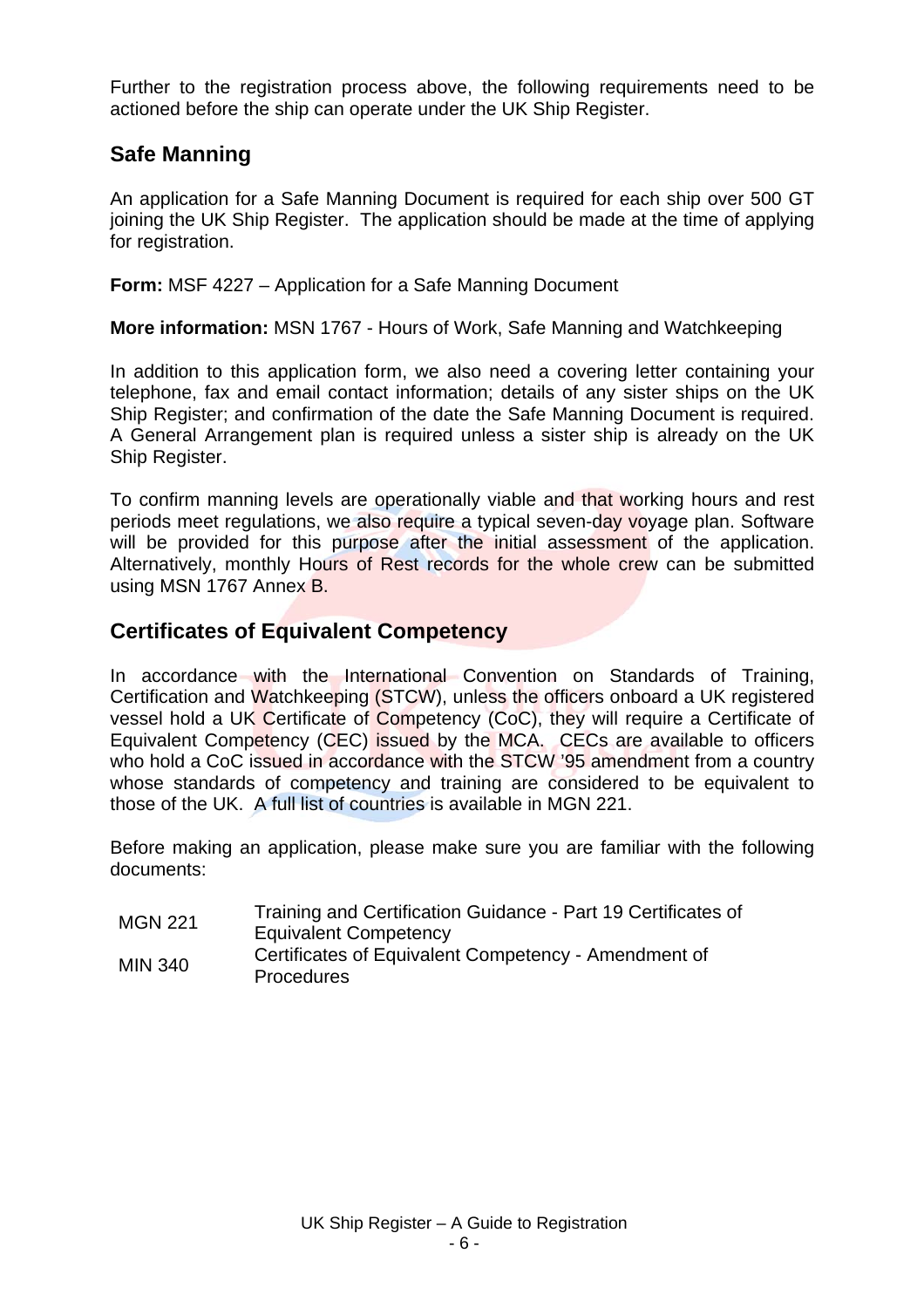## <span id="page-6-0"></span>**Medical Certificates**

In order to serve on a merchant ship registered on the UK Ship Register the Master and crew must comply with the requirements of the Merchant Shipping Medical Examination Regulations.

These require seafarers working in any capacity on board a UK registered ship, to hold a valid UK seafarer medical certificate (ENG 1) issued by doctors approved by the UK Ship Register as referred to MSN 1815.

Alternatively, certificates can be issued by approved countries whose standards are accepted as equivalent to the UK.

#### **Related documents**

| MSN 1821(M) | <b>Approved Medical Practitioners</b>                                                    |
|-------------|------------------------------------------------------------------------------------------|
| MSN 1815(M) | List of countries whose medical certificates are accepted as<br>equivalent to the UK     |
| MSN 1822(M) | Seafarer Medical Examinations System and Medical and Eyesight<br>Standards               |
| MGN 219(M)  | Seafarers Medical Examinations Guidelines for Maritime Employers<br>and Manning Agencies |
|             | MSN 1745(M+F) Seafarer Vision test: Deck/Dual Career Personnel - Merchant Navy           |

Where there is a particular need for certificates to be issued in areas where there is little or no access to approved doctors, companies may apply to UK Ship Register for approval of their own doctor to issue certificates for company employees only. Examination facilities must be shore-based as medical examinations are not permitted on board ship.

## **Maritime Security**

You are required to arrange approval and verification of the Ship Security Plan (SSP) to meet the International Ship and Port Facility Security (ISPS) Code and SOLAS Amendments 2002.

For each ship, the Company Security Officer must submit an SSP which meets the ISPS Code and SOLAS XI-2 for approval, together with the UK Ship Security Instructions relevant to the ship type, which is to be accompanied by the Ship Security Assessment.

Your CAM/CSM will provide contact details of the person who will approve the SSP.

#### **Ship Security Alert System (SSAS)**

The ship's equipment will need to be programmed and your application form MSF 5608 can be emailed to hq\_maritimesecurity@mcga.gov.uk.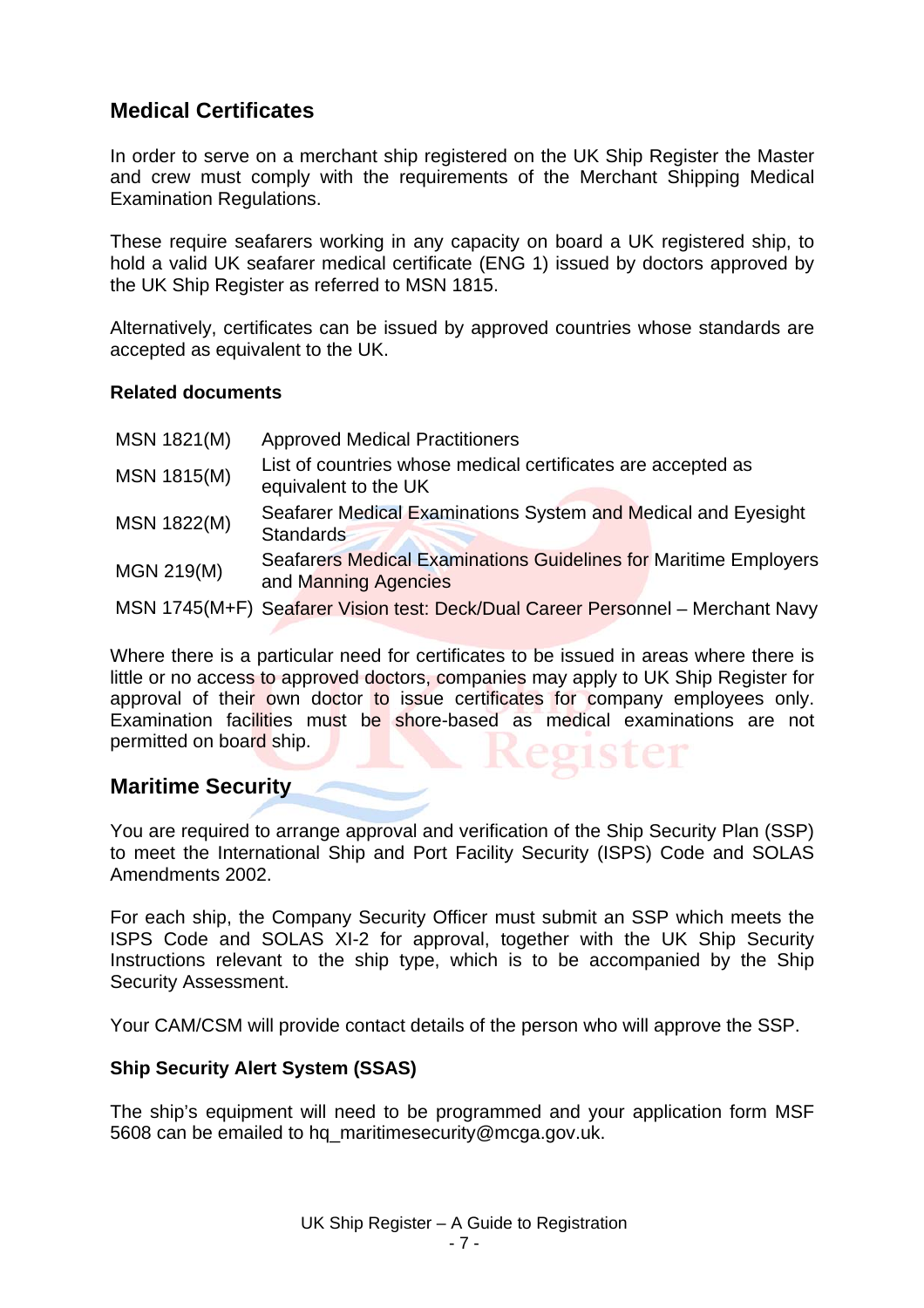## <span id="page-7-0"></span>**Training Requirements for Company and Ship Security Officers**

Your Company Security Officers and Ship Security Officers are required to undergo UK Ship Register approved training. In multi-flag fleets, if less than 50% of your company's fleet in terms of ship numbers is UK registered other Administration approved training is accepted for the Company Security Officer.

#### **Continuous Synopsis Record**

To advise changes to current CSR please complete CSR Amendment Form 2 and submit to your CAM who will arrange issue of the next CSR in the sequence.

## **Radio Communications**

The UK Radio Regulator is Ofcom and as the administrator on behalf of a company you will need to complete and generate all radio licenses.

#### **Radio Licence**

You will need to apply for a Ship Radio Licence. Online applications are free of charge via www.ofcom.org.uk or applications by post using form OF347 (for which there is a fee per licence). If you manage several companies you will need to register each company under its separate name.

For assistance please contact Ofcom Licensing Centre on:

Tel: +44 (0)20 7981 3040 Fax: +44 (0)20 7981 3235 Email: spectrum.licensing@ofcom.org.uk

#### **MMSI Number & Call sign**

The MMSI number and call sign will change with the issue of a new radio licence. Arrange with your shore based maintainer for all GMDSS equipment to be reprogrammed with new MMSI numbers prior to survey.

Shit

Register

#### **Radio Survey**

Classed cargo ship managers must arrange the radio survey and certification through their Classification Society. Further information can be found in MGN 441.

#### **Emergency Position Indicating Radio Beacon (EPIRB) Registration**

Please arrange for mandatory EPIRB registration through UK Ship Register, contact details:

Tel: +44(0) 1326 211 569 Fax: +44(0) 1326 319 260 Email: epirb@mcga.gov.uk

Please also arrange decommissioning/re-commissioning of all Satcom IDs with your airtime provider.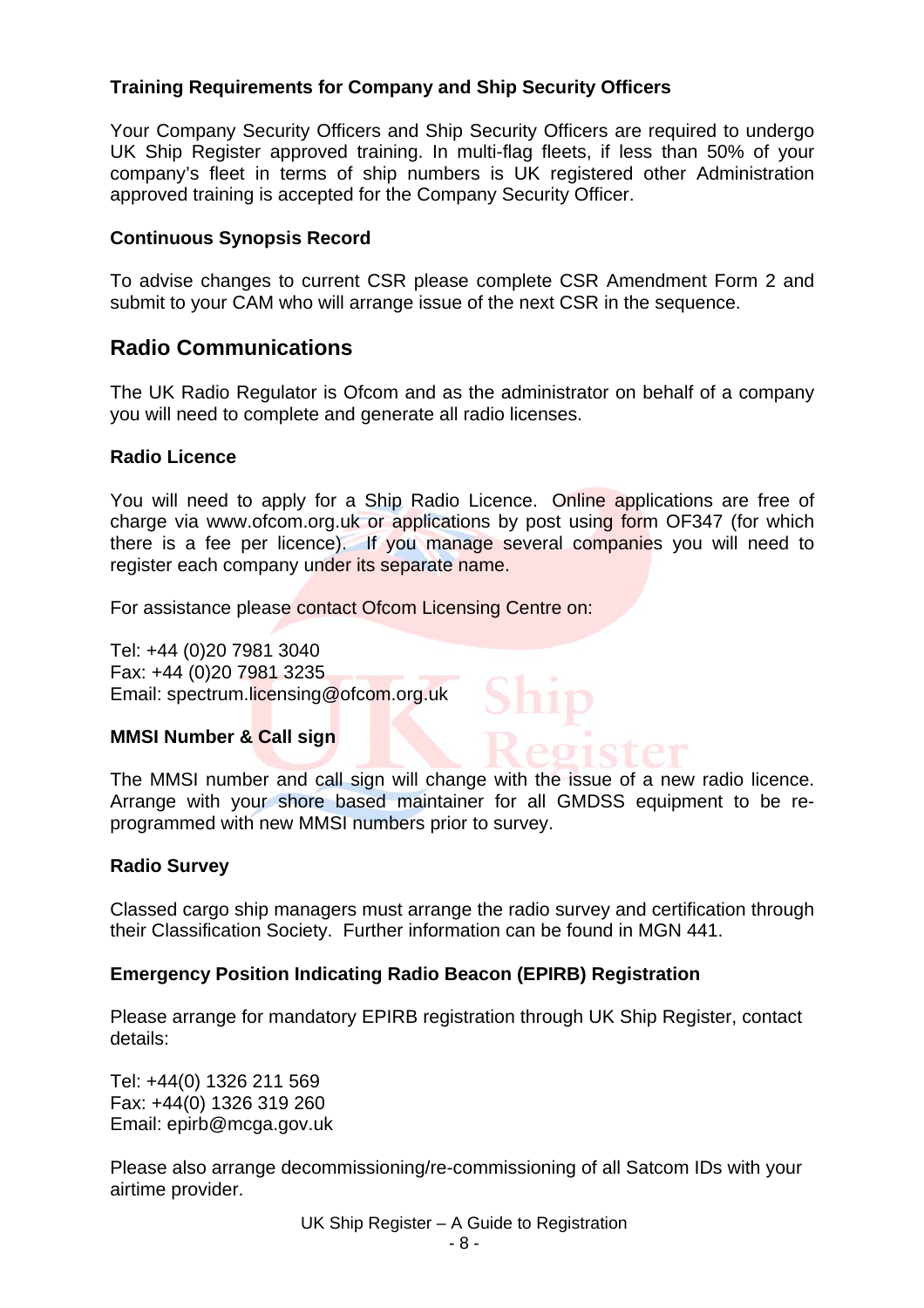<span id="page-8-0"></span>For COSPAS-SARSAT 406MHz: EPIRBS serial coding should be used.

For INMARSAT 1.6GHz: EPIRBS INMARSAT London should be contacted at:

Inmarsat Global Limited 99 City Road London EC1Y 1AX United Kingdom Tel: +44 (0)20 7728 1777 Fax: +44 (0)20 7728 1142 email: customer\_care@inmarsat.com

## **ISM Code**

The Safety Management Certificate audits are conducted by the UK Ship Register and your ISM application should be made using form MSF 5100.

## **Document of Compliance**

In multi-flag fleets, if the majority of your company's fleet is not UK registered, the MCA would not carry out a DOC Audit but would authorise the Flag state (White or Grey listed on Paris MOU List) or its Recognised Organisation (RO) approved by UK to issue a DOC on behalf of UK.

In the event the UK becomes the majority flag of your company's fleet in terms of ship numbers, the company's safety management system will require auditing, which will be conducted at the main premises from where the safety management system is managed, generally the location from which the Designated Person operates.

#### **ISO 9001:2000 and ISO14001:2004 Certification**

To meet the growing demand for harmonised audits MCAQA is accredited by the United Kingdom Accreditation Service (UKAS) to certify customers' ISO 9001 and ISO 14001 systems. Transfer from other certification bodies will be considered.

## **Crew Agreements**

You are required to make arrangements for an approved UK Crew Agreement (Preapproved (ALC 1) (BSF) 1(d) plus attachments or ALC (NFD) 1(d)) or a non-standard version approved by UK Ship Register**.**

There are two standard approved agreements: 'Federated' or 'Non-Federated' - both of which ensure compliance with the minimum standards as required under international conventions. *These are required to be supported by a List of Crew.*

As an alternative we will give consideration to other forms of crew agreement proposed by a ship owner/operator. However, any such agreement will be required to comply with UK merchant shipping and general legislation and may not contain anything which conflicts with such legislation or seeks to apply the law of any country outside the UK. If *approval of a non standard agreement is required, such approval*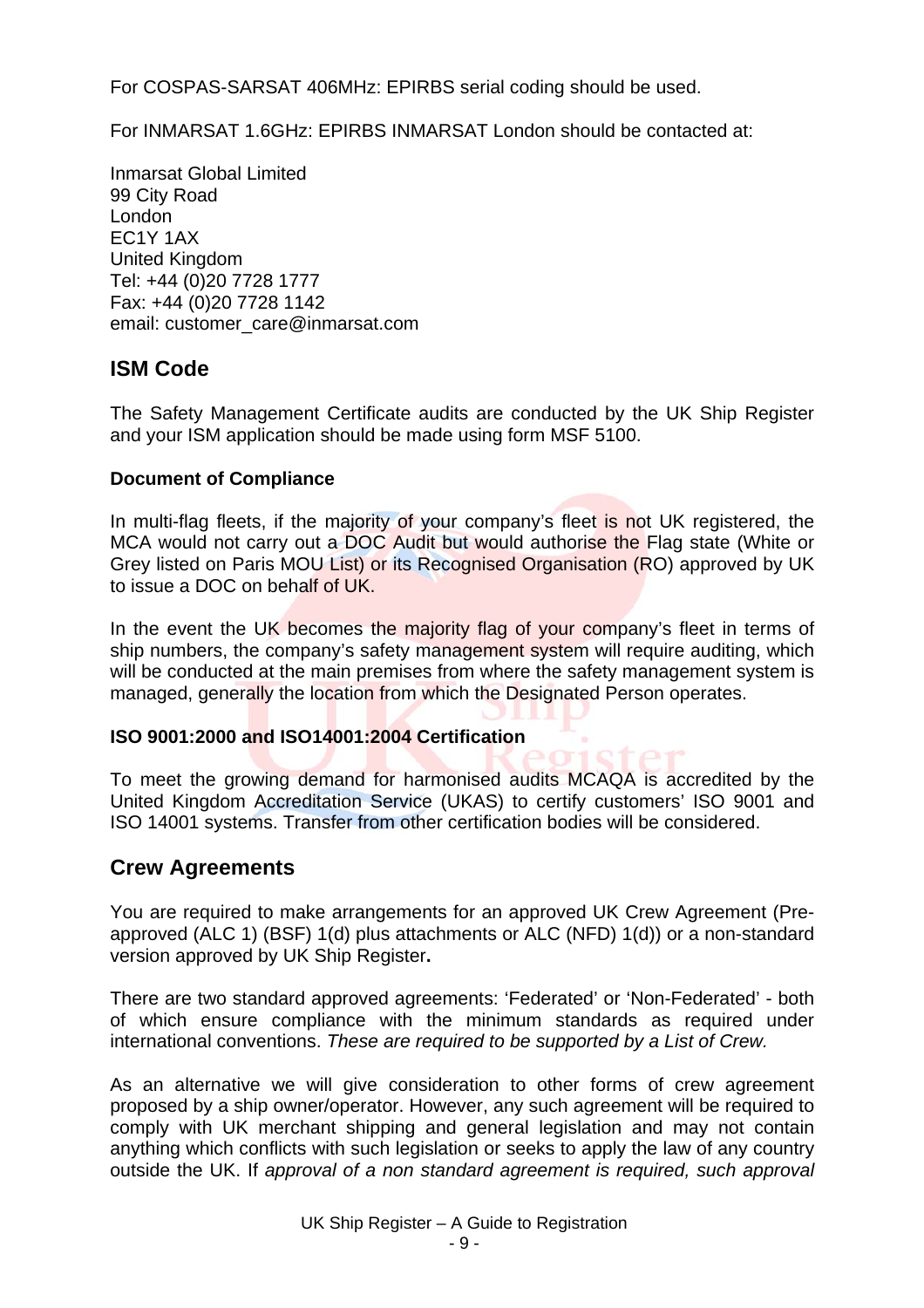<span id="page-9-0"></span>*should be sought as soon as possible as it is a requirement that an approved crew agreement be in place before a UK registered vessel goes to sea.*

The provisions of the Staff Handbook and any extra provisions added to the Contractual Clauses must be in compliance with UK legislation, particularly merchant shipping legislation covering seafarer's and the employer's rights and obligations.

More information on these requirements are contained in MGN 148(M).

Crew Agreement documentation and Log books can be obtained over the counter at any MCA Marine Office in the UK or by post through our distribution agents:

EC Group Europa Park Magnet Road Grays, Essex RM20 4DN Tel: 0845 603 2431 Fax: +44 (0) 1375 484 556 email: mca@ecgroup.uk.com.

## **Crew Accommodation**

Any UK registered ship must comply with the United Kingdom Merchant Shipping (Crew Accommodation) Regulations 1997, Statutory Instrument 1997/1508, which implements ILO 92 and ILO 133 on crew accommodation.

If the ship joining the UK Ship Register is a new build, the requirements of the Crew Accommodation Regulations should be considered at the design stage. A ship transferring to the UK Ship Register will require an inspection in accordance with the ILO Convention, which will include an inspection to ascertain it meets the required Crew Accommodation Regulations.

If there are overriding circumstances preventing either a new build or a ship transfer from complying with these requirements it will be necessary for the ship owner/manager to apply for an exemption from the relevant provision of the regulations.

## **Maritime Labour Convention (MLC)**

The United Kingdom has not yet ratified the Maritime Labour Convention. However in readiness, the MCA has produced provisional guidance on preparation of the Shipowner's Declaration of the Maritime Labour Compliance Part 2. This will be subject to further consultation but provides a basis on which shipowners may wish to start to prepare their documentation, using the MLC, 2006 regulations and standards, and existing UK regulations, as the basis. Further guidance can be found on the MCA website www.mcga.co.uk – in the Working at Sea - Health and Safety section.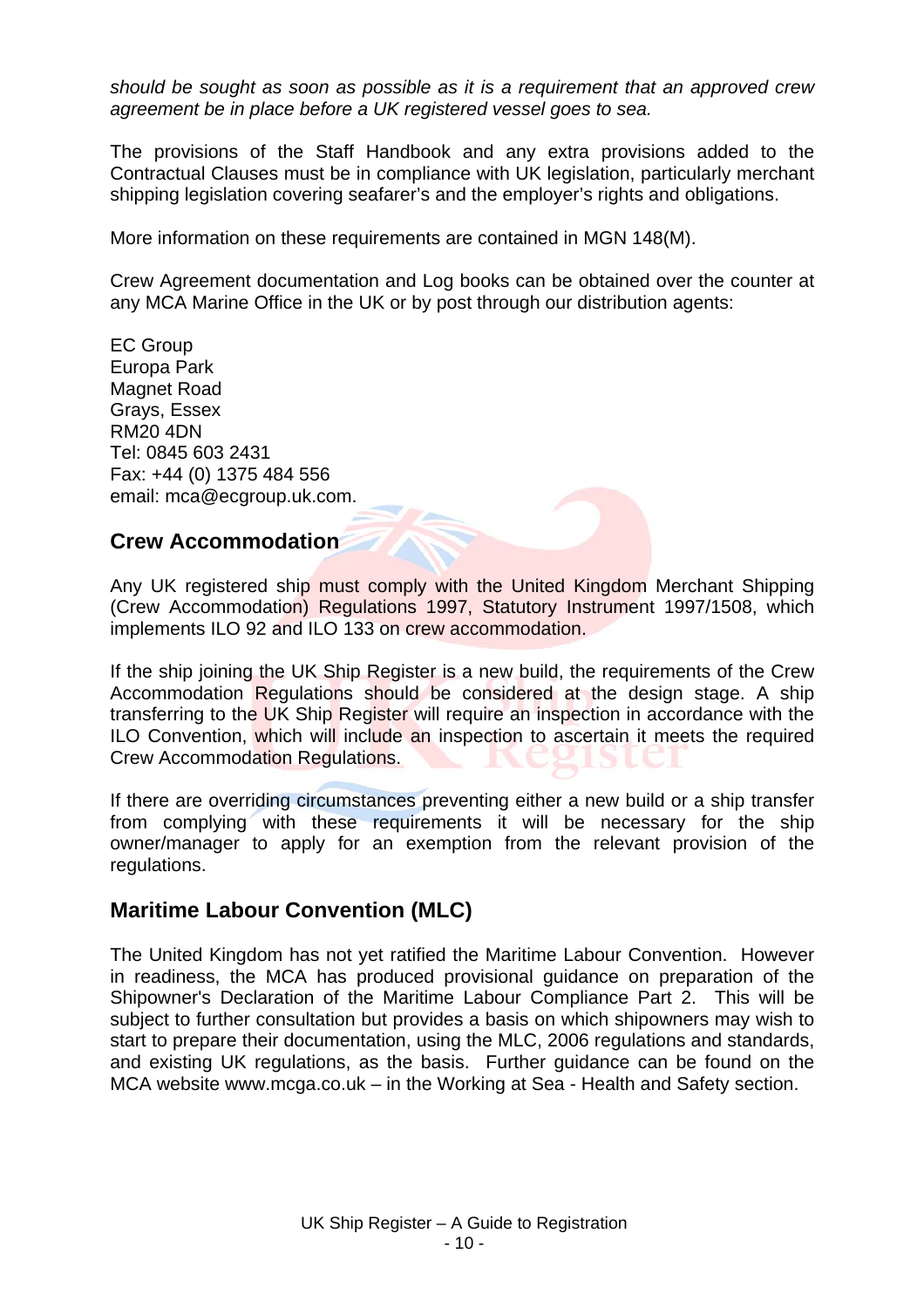## <span id="page-10-0"></span>**Survey**

Each ship, either new-build or transferring from another Flag, must be surveyed before it can be registered on the UK Ship Register. These surveys can be undertaken by either MCA or MCA approved Class surveyors, depending on certain criteria. If the survey is delegated to Class please provide the name and contact details of the attending Class surveyor. On receipt UK Ship Register will arrange issue of the Instrument of Appointment. A transfer of flag survey can be arranged to suit the trading pattern of the ship to avoid any lost time.

If the survey is carried out by the MCA your survey application should be made using form MSF5100. If, on completion of survey, the surveyor is satisfied that your ship meets international standards and UK regulations, where relevant, of safety and pollution prevention, short-term certification can be issued immediately. Full term certification would then follow in due course.

## **Stability**

Stability approval has been delegated to selected Classification Societies and Certifying Authorities for some ship types. Please contact the Stability Unit for guidance.

It is important that the stability submission to the Stability Unit is made at the earliest practicable stage in the newbuilding/conversion/flag-in process. All stability work should be completed prior to inclining test such that it only remains for the final lightship to be inserted in place of the preliminary estimate to allow full approval.

 $Sh1p$ 

 $\alpha$  and  $\alpha$  and  $\alpha$ 

Tel: +44 (0) 1475 553 370

Email: stability\_unit@mcga.gov.uk

## **Alternative Compliance Scheme**

Under this voluntary scheme the survey and certification process is streamlined by minimising duplication of effort with the Classification Societies. When a ship is registered under the Alternative Compliance Scheme (ACS) it allows the Classification Society to perform all statutory surveys required under SOLAS, MARPOL and Load Line Conventions with the exception of ISM, ISPS and ILO 178, without a formal 'appointment' by the UK Ship Register.

Entry into the scheme is conditional upon Port State Control and Class criteria being met. To apply, please complete MSF 4753. Further information can be found in MGN 345.

## **Civil Liability Certification**

Ships over 1000 GT carrying oil as bunker fuel and/or ships carrying over 2000 tonnes of persistent oil in cargo will require a Civil Liability Certificate as evidence of the requirement to maintain compulsory insurance against liability for pollution damage. To apply, please complete MSF 3233 (paper application) or MSF 3241 (electronic application). Further information is available in MGN 402 and MGN 403.